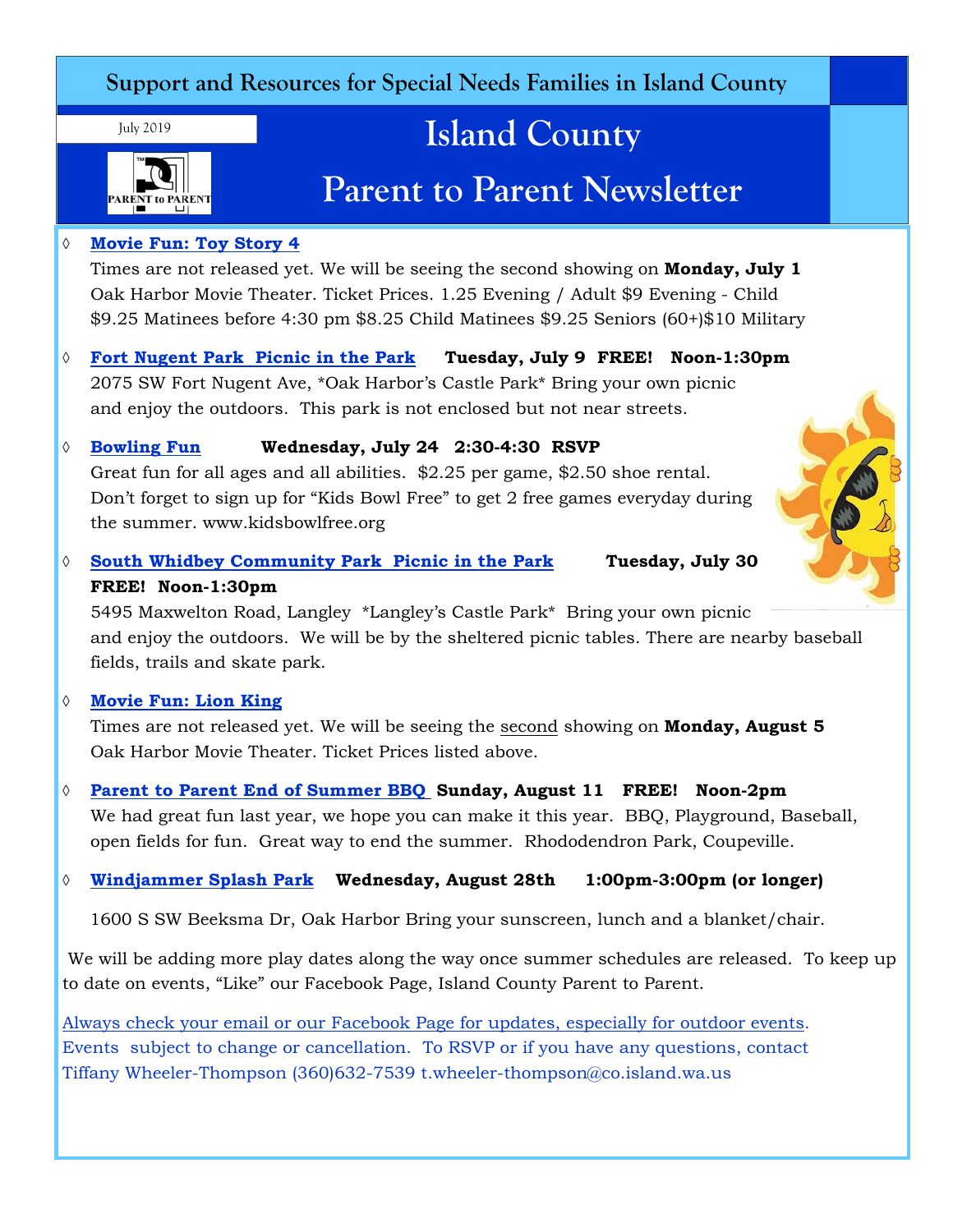# Guardianship, Wills & Special Needs Trusts



Tuesday, August 20th 5:30-7:30pm

Presenter: Christy Ibrahim Thompson

Skagit Valley College #A225

This workshop will answer questions like:

Why do I need a will?

What is the difference between Power of Attorney, Limited Guardianship and Full Guardianship?

What is the process to access Guardianship?

What kinds of Special Needs Trust are there and why do I need one?

To RSVP or if you have any questions, contact Tiffany Wheeler-Thompson (360)632-7539 call/text

# IEP and 504 Plan "In-Depth"

Beyond the Basics Presented by Jen Cole from WA PAVE

### Friday, September 13 Skagit Valley College 5:30-7:00pm



Increase your knowledge regarding IEPs and 504 Plans. This in-depth presentation goes beyond the basics of special education and gets into the details. Find out more about Behavior Plans, Evaluations and Accommodations. Knowledge empowers you!

Great information and resources for families and education providers. Every year your child may face different challenges. Now is the time to ask questions and be prepared for your next IEP meeting.

To RSVP contact Tiffany Wheeler-Thompson (360) 632-7539 call/text A special Thank You to WA PAVE, Aptitude Habilitation Services and Leaps and Beyond for donating their time for this workshop.

Free childcare offered by local ABA providers, limited spots available. To reserve your childcare, email support@aptitudeservices.com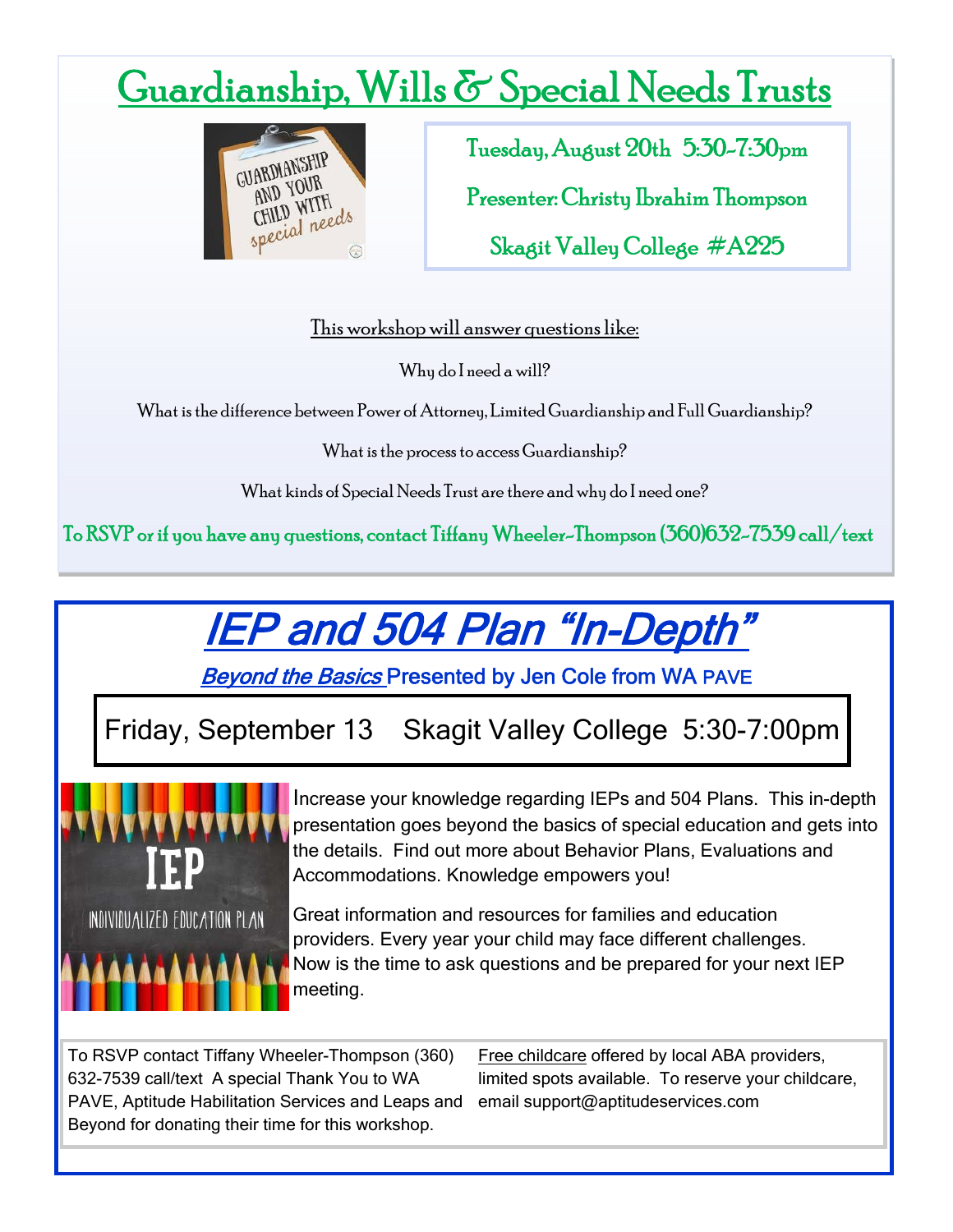## **July Community Events**

3rd of July Celebration: Celebrate America! Freeland Park 25th Anniversary. Bouncy House starts at 3:00, concessions start at 4:00pm.

July 3-7 Carnival on Bayshore Drive in Oak Harbor

4th of July Oak Harbor Celebration: Parade on Pioneer Way, 11am, Street Fair on Bayshore Drive 10am-9pm, Fireworks 10:30pm

Island County Fair: July 18-21st at the Fairgrounds on Camano Ave in Langley.

## **4 tips to surviving the 4th of July with your sensory sensitive kiddo**

Regardless of whether or not your child carries an official diagnosis, many kids and young adults' daily lives are affected by sensory needs that are either being under-met or overwhelmed. Children whose diagnosis falls on the autism spectrum or amongst those with ADHD, sensory issues almost always go hand-in-hand. These needs can be hypersensitive in seasons of extreme heat or cold and during holidays and big celebrations.

Here are four practical ways to prepare yourself and your sensory sensitive kiddos for the July 4th holiday:

#### Never Underestimate the Power of Headphones

Fireworks are a staple part of almost any Independence Day celebration. Our family learned the hard way how this loud and brilliant light show could negatively impact our son's sensory sensitivities until his first fireworks show at age two. He had a total (public) meltdown complete with kicking, screaming, tears, and fist throwing. His two year old self couldn't articulate what was happening to his little body as the fireworks blasts his eardrums and the light display pierced his eyes. The crowds of people talking closely to him and touching him sent him over the edge. We had no idea.

To prep for this holiday festivity, pack some essential gear that should start with noise cancelling headphones. There are sensory sensitive companies who make these out of EVA foam so they bend but don't break and they are soft to the touch. This prevents and unwanted intrusion from ear buds or other devices that may cause pain or discomfort. This simple item will allow your child to enjoy the show without the piercing noise.

#### Sunglasses for the Win

Both the intense July UV rays and the lights from firecrackers can be blinding this time of year. Don't

opt for the simple, drugstore variety shades this summer; spring for a brand of eye protection that is polarized. The difference is worth the extra few bucks. The polarization eliminates harsh glare and blocks more light. Pairing 3D glasses over sunglasses will reduce light and make for a pretty impressive fireworks show for your sensory kids.

#### **Pack Their Snacks**

Most kids with sensory concerns have specific foods or types of foods that they will and won't eat. Our son has refused some of his favorite foods because the company who makes them changed the packaging. So, if you parent our type of kiddo, be prepared by packing plenty of snacks and

drinks that you know your children will enjoy so they have an alternative if the family barbeque doesn't have anything they will eat. A hungry child is a more difficult one, so keep them hydrated and well-fed with options that won't further irritate their already heightened senses.

#### **Prepare for Any Weather**

Though in most regions, July is a steamy and sweltering mix of humidi-

ty and sunshine, that can also bring with it heavy downpours of rains and gnarly thunderstorms. Whether your sensory kiddo is temperature sensitive, afraid of bad weather, or bothered by the noise from thunder, we need to be prepared for anything as much of the July 4th festivities leave us outside and exposed to the elements.

We recommend always packing sunscreen, an umbrella for the rays or the rain, clothing with UV protectant, a change of clothes and shoes, a jacket, ear protection, and eye protection.

https://www.themamaontherocks.com/4-tips-tosurviving-july-4th-with-your-sensory-sensitivekiddo/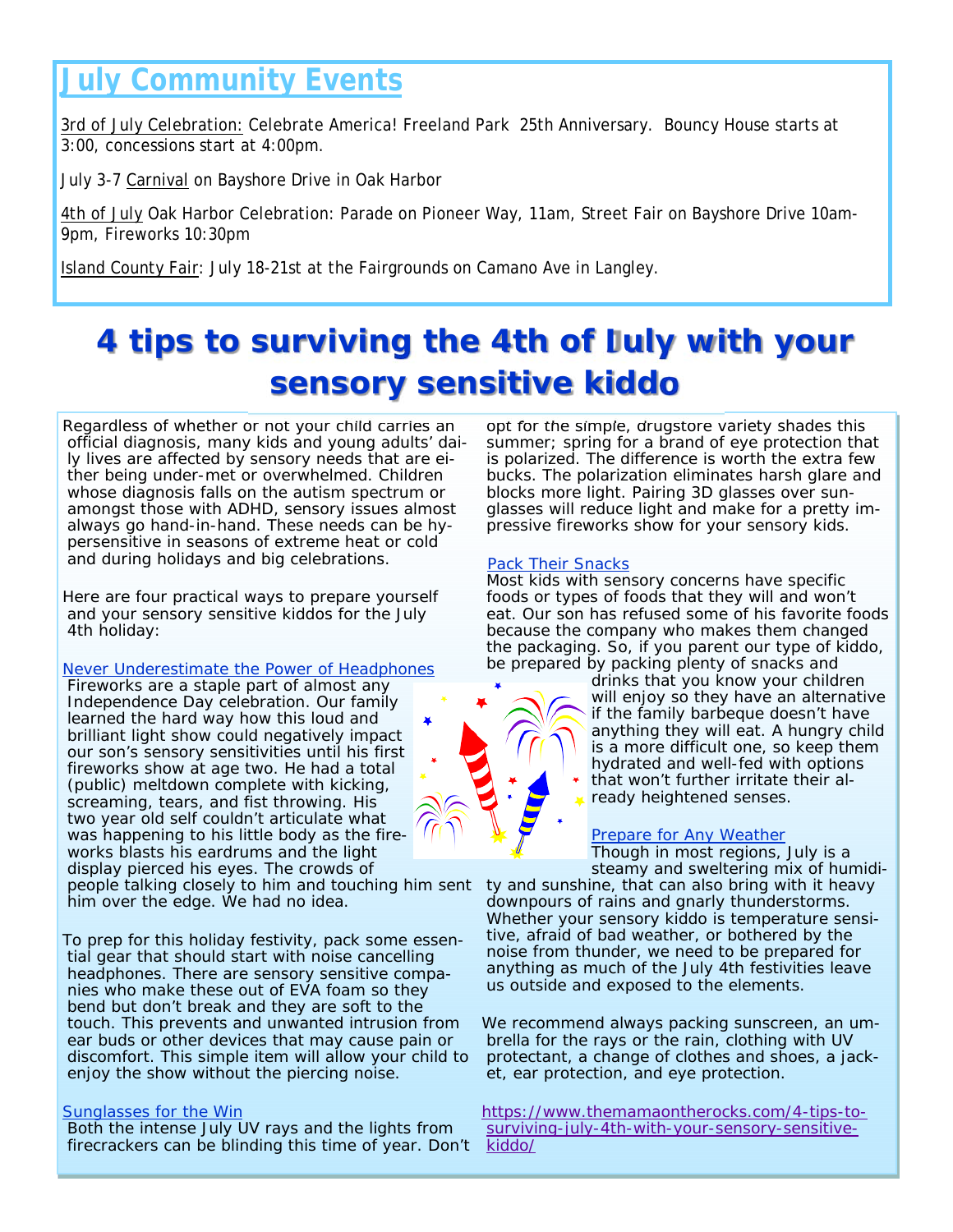### 7 Tips to Help Your Son on the Autism Spectrum Cope With Haircuts

In my experience, a common issue for boys with autism is having their hair cut. Often, a hair salon is a busy and noisy environment. People coming and going can be enough to make a person with autism feel over the edge. The environment alone is just one factor, you then have the quandary of how to get them to sit in the strange chair, still, I may add, for the 20 minutes it takes to cut their hair.



Then the anxiety of how they will look different<br>once it's cut and looking at yourself in a mirror, topped off by the noisy clippers that come out of the holder. Imagine.

The water spray, the noise, the people, the chair, the mirror, the noise, the clippers, the comb in the hair, the people, the hair dryer, the water, the talk-<br>ing, the mirror.

You can imagine how this could be a nightmare for a child on the autism spectrum. It can also be the parents nightmare as you struggle to cope with staring eyes, apologizing to the hairdresser as your child freaks out, screams, cries and leaving with no hair cut.

Here are a few solutions:

**1**. Have a mobile hairdresser come to the house where you child can be groomed in a familiar environment with an iPad, computer game or favorite toy nearby — and less noise.

**2.** Rock the long hair look. Boys can have long hair. It's OK.

**3.** Contact your local college and see if they have any adult education classes in cutting men's hair. Then do it yourself, in your child's own time.

**4.** Write a social story for your child, take pictures of the salon, the hairdresser, and prepare your child as much as possible.

**5.** Talk to the hairdresser, explain ahead of time the difficulties your child may have and see if you can come up with solutions together. Counting the cuts of the hair might help, or allowing the child to move freely around as they need to.

**6.** Investigate quiet clippers. If your salon doesn't carry them, buy a pair of your own and take them with you.

**7.** Check out "autism barbers assemble" on Facebook.

By Bethany Reynolds and the Mighty





Page 4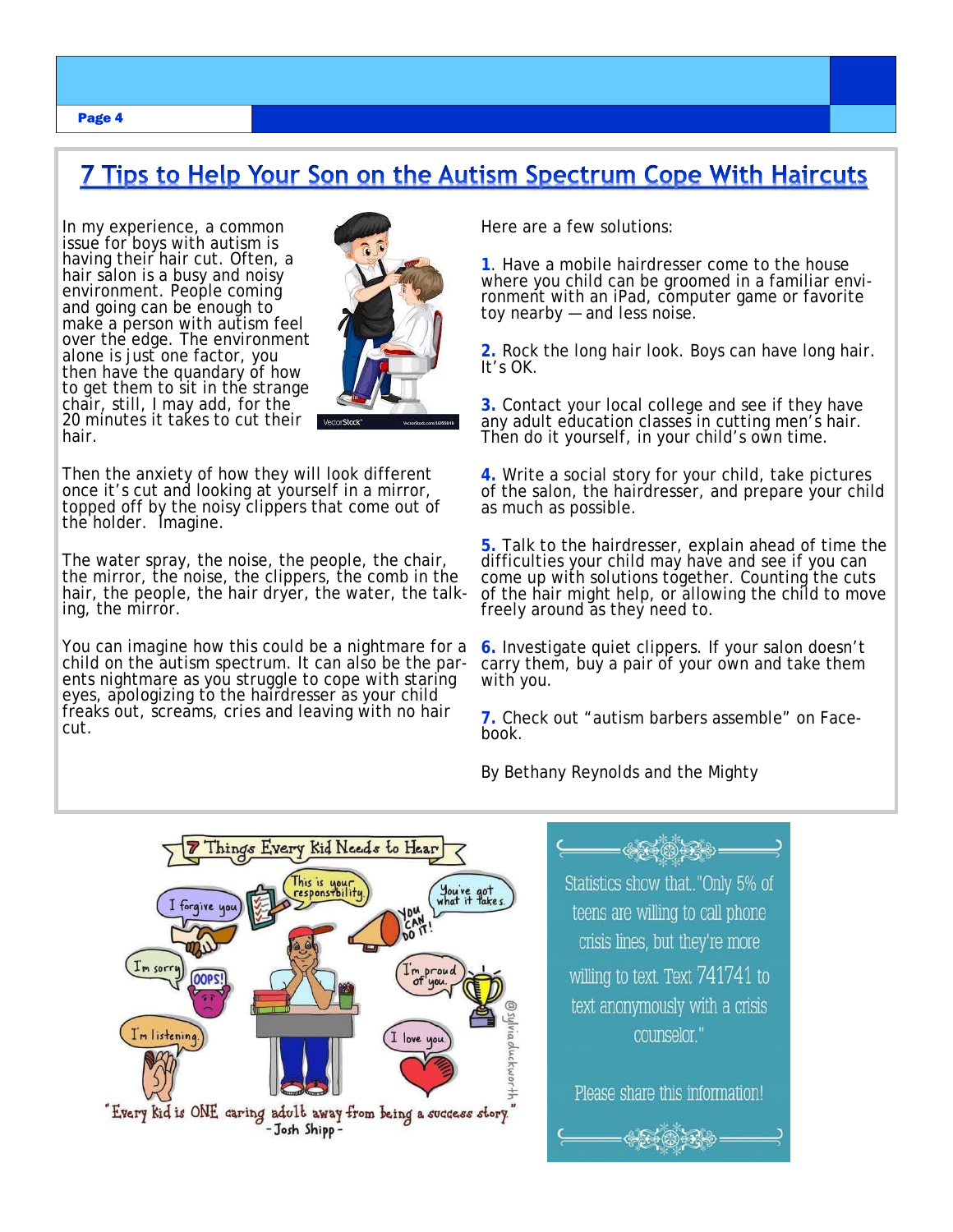### **Summer Health and Safety Alerts & Prevention Tips**

Dehydration: Individuals who rely on care from others may not recognize they need fluids. It is important for care providers to offer fluids frequently and watch for signs of dehydration. Click here to learn about the risks, signs, prevention and treatment of dehydration.

#### **HEAT EXHAUSTION OR HEAT STROKE?**



HEAT SAFETY Heat-related illnesses—such as heat stroke, heat exhaustion, heat cramps, sunburn and heat rash—occur when a body's temperature cannot cool itself fast enough. People with disabilities and people who take medications that interfere with the body's heat regulation system are among those who are most at risk. Learn the risks, signs, prevention and treatment of heat related illnesses. **Prevention** • Stay out of the sun between 10 a.m. and 4 p.m. • Limit outdoor activities, especially exercise in the heat. • Protect skin using sunblock with a sun protection factor (SPF) of 15 or more: the lighter the skin, the higher the SPF should be. Apply 15-30 minutes before going in the sun and reapply according to package directions. • Use a lip balm that contains suncreen. • Wear muted

(lighter colored), loose-fitting clothing. • Wear a hat (the looser, the better). • Wear sunglasses that absorb at least 90% ultraviolet rays. • Clouds and particles in the air scatter sunlight. You can receive a sunburn even on a cloudy day. • Be aware that using a fan as the main cooling source may not be enough. If possible, spend a few hours in air-conditioned areas (e.g. the mall). • Drink water even when you don't feel thirsty. • Avoid using the oven or stove to maintain a cooler temperature. • Avoid alcoholic or sugary drinks. • Check on others or have others check on you twice a day when temperatures are warmer than usual.

WATER SAFETY Any source of water is a potential drowning hazard, especially for individuals with mobility challenges, young children and weak swimmers. Individuals who are drawn to or fascinated with water and may not understand the dangers. Click here to learn more about the risks, signs, prevention and treatment of water emergencies. **Prevention** • Swimming lessons can be lifesaving. • Only swim in areas monitored by lifeguards. • Never swim alone. • Have someone supervise individuals swimming in the water, even if a lifeguard is on duty. • Know where the closest lifeguard or other help is. • Don't mix alcohol consumption and water activities. • Never leave someone with mobility challenges alone near a body of water. Provide constant supervision and remain within arm's reach. • Provide 1:1 supervision for individuals with a seizure disorder when near water. • Young children or individuals who cannot swim should wear a coast guard approved life jacket. Do not use water toys such as noodles or water wings in place of life jackets. • Participate in water safety, first aid, and CPR courses. Red Cross can be one resource for these trainings. • Have a cell phone within reach in case of an emergency. • Have items close by that could be thrown to someone having trouble in the water such as ropes with buoys, long branches, etc. • Become familiar with the signs of hypothermia – drowsiness, weakness and loss of coordination, pale and cold skin, confusion, uncontrollable shivering, slowed breathing or heart rate. • Be familiar with current water and weather conditions and watch for any changes. • Find out about advisories for swimming beaches to the Department of Health's website: www.doh.wa.gov. • Stay far back from the water's edge to avoid accidentally falling in. • Know how to tell if someone in the water is in distress or is drowning – • Someone in the water fully clothed • Uneven swimming motions, which may be a sign that the swimmer is getting tired • The person's body is sinking and only their head is above water • • Read more about preventing unintentional drowning on the Centers for Disease Control and Prevention website: www.cdc.go Alerts by the Washington State Developmental Disabilities Administration